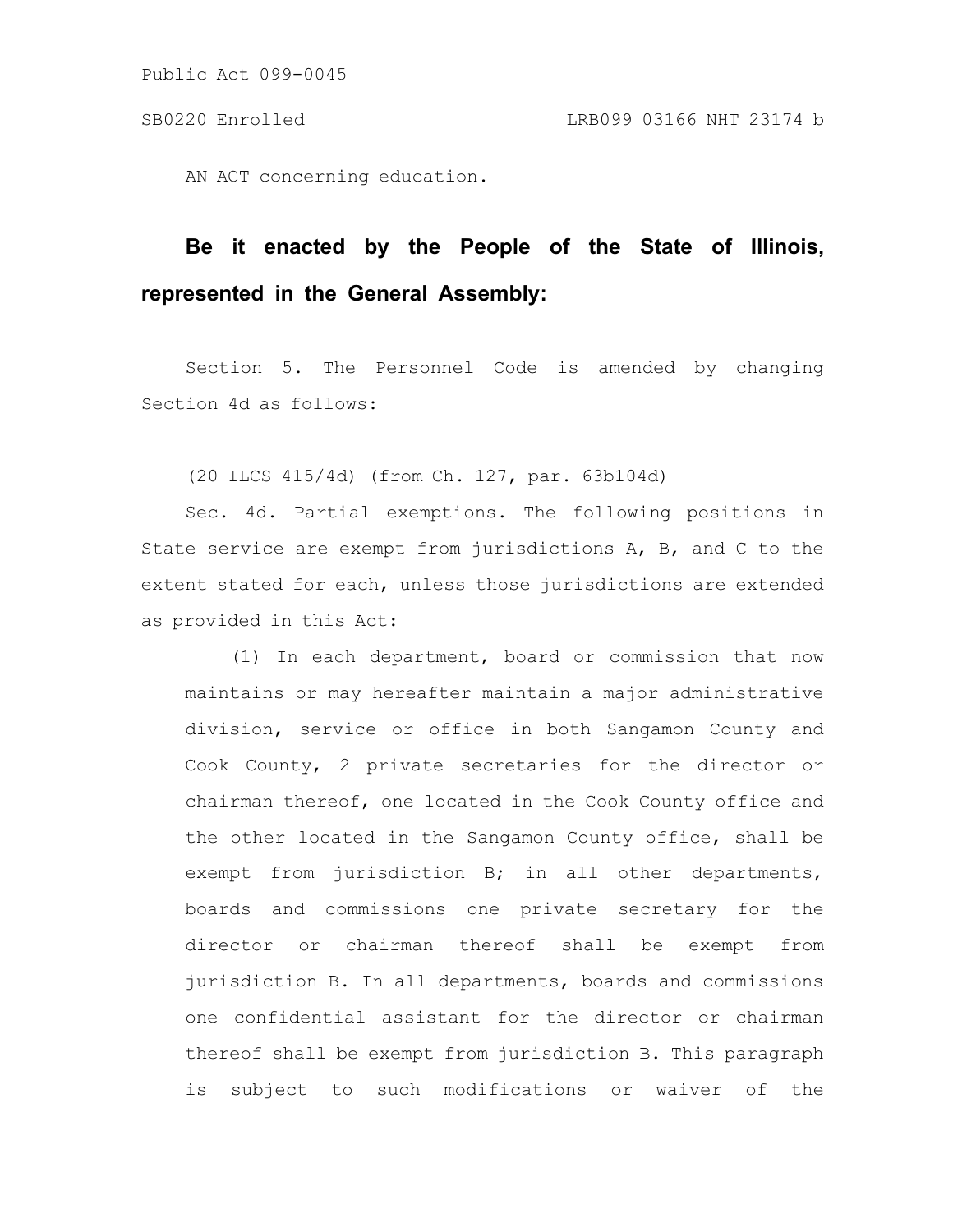exemptions as may be necessary to assure the continuity of federal contributions in those agencies supported in whole or in part by federal funds.

(2) The resident administrative head of each State charitable, penal and correctional institution, the chaplains thereof, and all member, patient and inmate employees are exempt from jurisdiction B.

(3) The Civil Service Commission, upon written recommendation of the Director of Central Management Services, shall exempt from jurisdiction B other positions which, in the judgment of the Commission, involve either principal administrative responsibility for the determination of policy or principal administrative responsibility for the way in which policies are carried out, except positions in agencies which receive federal funds if such exemption is inconsistent with federal requirements, and except positions in agencies supported in whole by federal funds.

(4) All beauticians and teachers of beauty culture and teachers of barbering, and all positions heretofore paid under Section 1.22 of "An Act to standardize position titles and salary rates", approved June 30, 1943, as amended, shall be exempt from jurisdiction B.

(5) Licensed attorneys in positions as legal or technical advisors; $\tau$  positions in the Department of Natural Resources requiring incumbents to be either a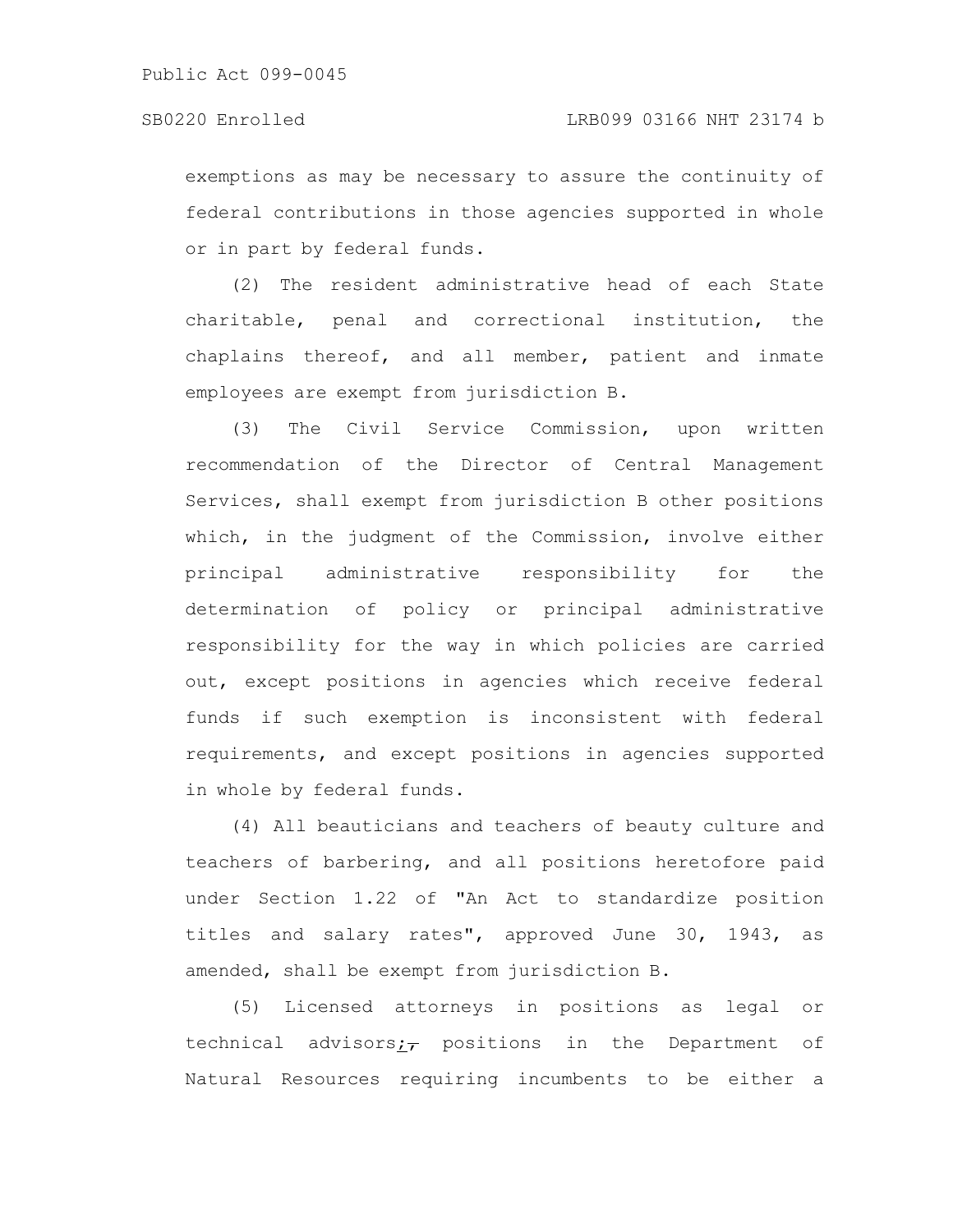registered professional engineer or to hold a bachelor's degree in engineering from a recognized college or university; $\tau$  licensed physicians in positions of medical administrator or physician or physician specialist (including psychiatrists); all positions within the Department of Juvenile Justice requiring licensure by the State Board of Education under Article 21B of the School Code; from the effective date of this amendatory Act of the 99th General Assembly until January 1, 2017, all positions within the Illinois School for the Deaf and the Illinois School for the Visually Impaired requiring licensure by the State Board of Education under Article 21B of the School Code; $\tau$  and registered nurses (except those registered nurses employed by the Department of Public Health); $_{\tau}$ except those in positions in agencies which receive federal funds if such exemption is inconsistent with federal requirements and except those in positions in agencies supported in whole by federal funds, are exempt from jurisdiction B only to the extent that the requirements of Section 8b.1, 8b.3 and 8b.5 of this Code need not be met.

(6) All positions established outside the geographical limits of the State of Illinois to which appointments of other than Illinois citizens may be made are exempt from jurisdiction B.

(7) Staff attorneys reporting directly to individual Commissioners of the Illinois Workers' Compensation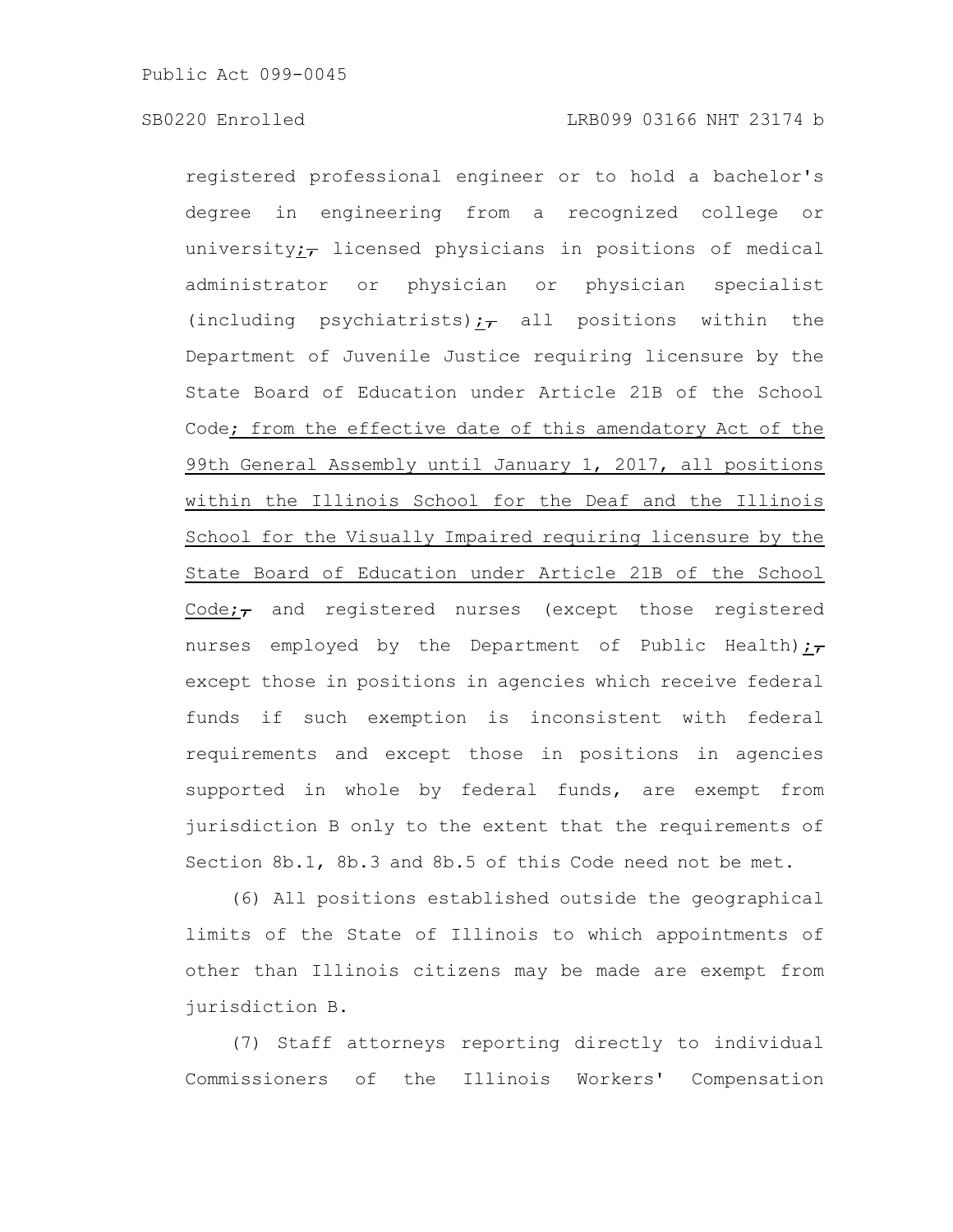Commission are exempt from jurisdiction B.

(8) Twenty-one senior public service administrator positions within the Department of Healthcare and Family Services, as set forth in this paragraph (8), requiring the specific knowledge of healthcare administration, healthcare finance, healthcare data analytics, or information technology described are exempt from jurisdiction B only to the extent that the requirements of Sections 8b.1, 8b.3, and 8b.5 of this Code need not be met. The General Assembly finds that these positions are all senior policy makers and have spokesperson authority for the Director of the Department of Healthcare and Family Services. When filling positions so designated, the Director of Healthcare and Family Services shall cause a position description to be published which allots points to various qualifications desired. After scoring qualified applications, the Director shall add Veteran's Preference points as enumerated in Section 8b.7 of this Code. The following are the minimum qualifications for the senior public service administrator positions provided for in this paragraph (8):

(A) HEALTHCARE ADMINISTRATION.

Medical Director: Licensed Medical Doctor in good standing; experience in healthcare payment systems, pay for performance initiatives, medical necessity criteria or federal or State quality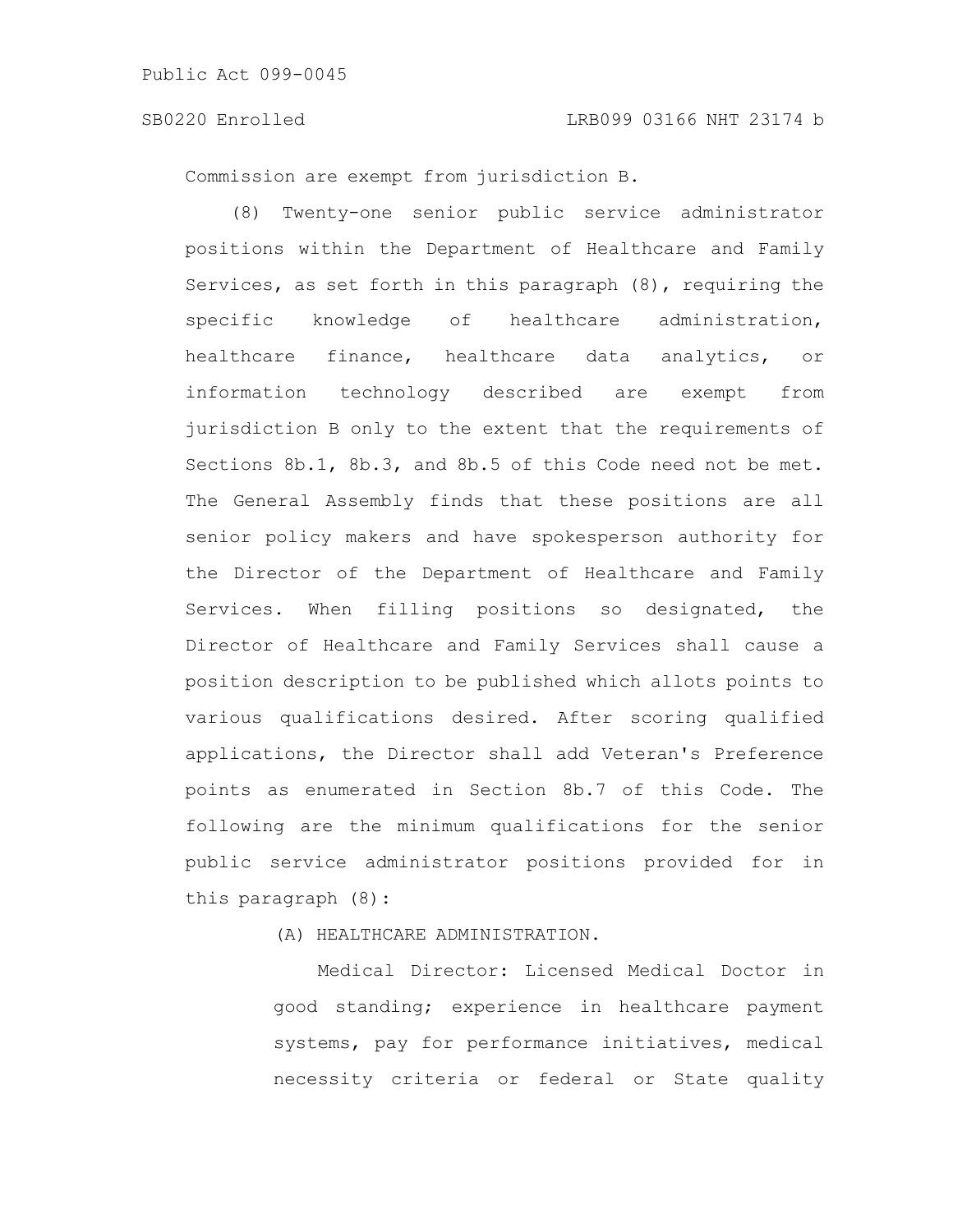improvement programs; preferred experience serving Medicaid patients or experience in population health programs with a large provider, health insurer, government agency, or research institution.

Chief, Bureau of Quality Management: Advanced degree in health policy or health professional field preferred; at least 3 years experience in implementing or managing healthcare quality improvement initiatives in a clinical setting.

Quality Management Bureau: Manager, Care Coordination/Managed Care Quality: Clinical degree or advanced degree in relevant field required; experience in the field of managed care quality improvement, with knowledge of HEDIS measurements, coding, and related data definitions.

Quality Management Bureau: Manager, Primary Care Provider Quality and Practice Development: Clinical degree or advanced degree in relevant field required; experience in practice administration in the primary care setting with a provider or a provider association or an accrediting body; knowledge of practice standards for medical homes and best evidence based standards of care for primary care.

Director of Care Coordination Contracts and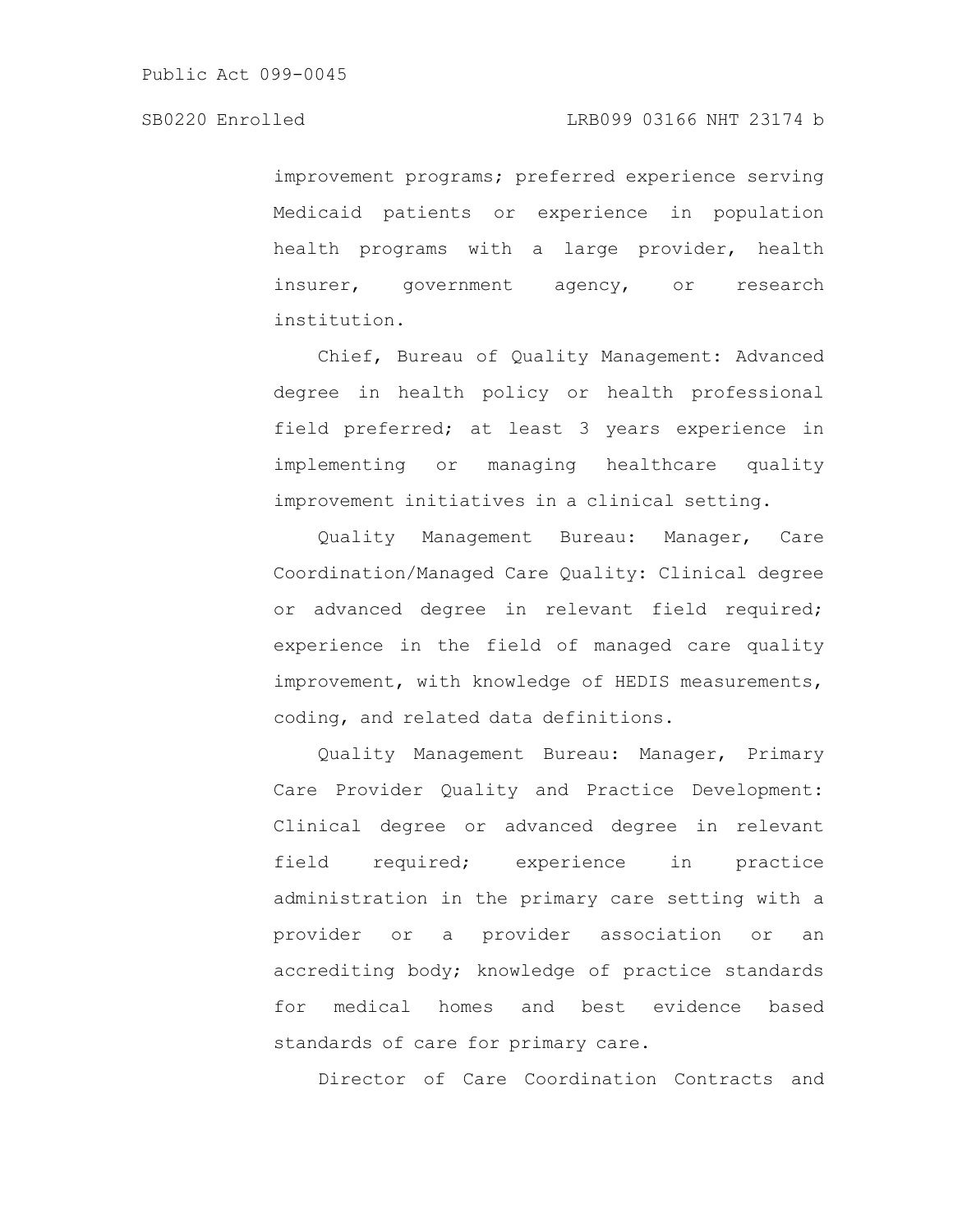Compliance: Bachelor's degree required; multi-year experience in negotiating managed care contracts, preferably on behalf of a payer; experience with health care contract compliance.

Manager, Long Term Care Policy: Bachelor's degree required; social work, gerontology, or social service degree preferred; knowledge of Olmstead and other relevant court decisions required; experience working with diverse long term care populations and service systems, federal initiatives to create long term care community options, and home and community-based waiver services required. The General Assembly finds that this position is necessary for the timely and effective implementation of this amendatory Act of the 97th General Assembly.

Manager, Behavioral Health Programs: Clinical license or Advanced degree required, preferably in psychology, social work, or relevant field; knowledge of medical necessity criteria and governmental policies and regulations governing the provision of mental health services to Medicaid populations, including children and adults, in community and institutional settings of care. The General Assembly finds that this position is necessary for the timely and effective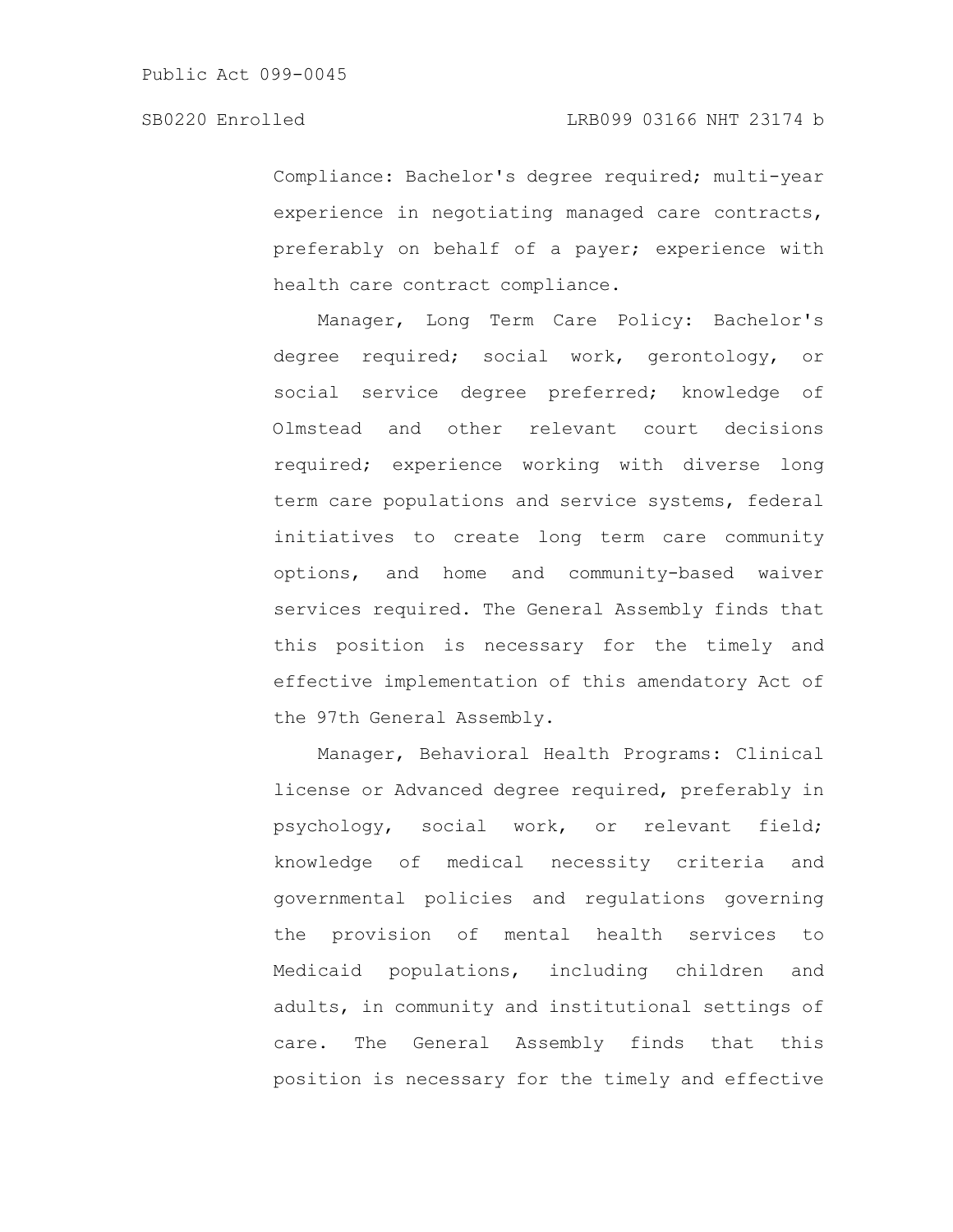implementation of this amendatory Act of the 97th General Assembly.

Manager, Office of Accountable Care Entity Development: Bachelor's degree required, clinical degree or advanced degree in relevant field preferred; experience in developing integrated delivery systems, including knowledge of health homes and evidence-based standards of care delivery; multi-year experience in health care or public health management; knowledge of federal ACO or other similar delivery system requirements and strategies for improving health care delivery.

Manager of Federal Regulatory Compliance: Bachelor's degree required, advanced degree preferred, in healthcare management or relevant field; experience in healthcare administration or Medicaid State Plan amendments preferred; experience interpreting federal rules; experience with either federal health care agency or with a State agency in working with federal regulations.

Manager, Office of Medical Project Management: Bachelor's degree required, project management certification preferred; multi-year experience in project management and developing business analyst skills; leadership skills to manage multiple and complex projects.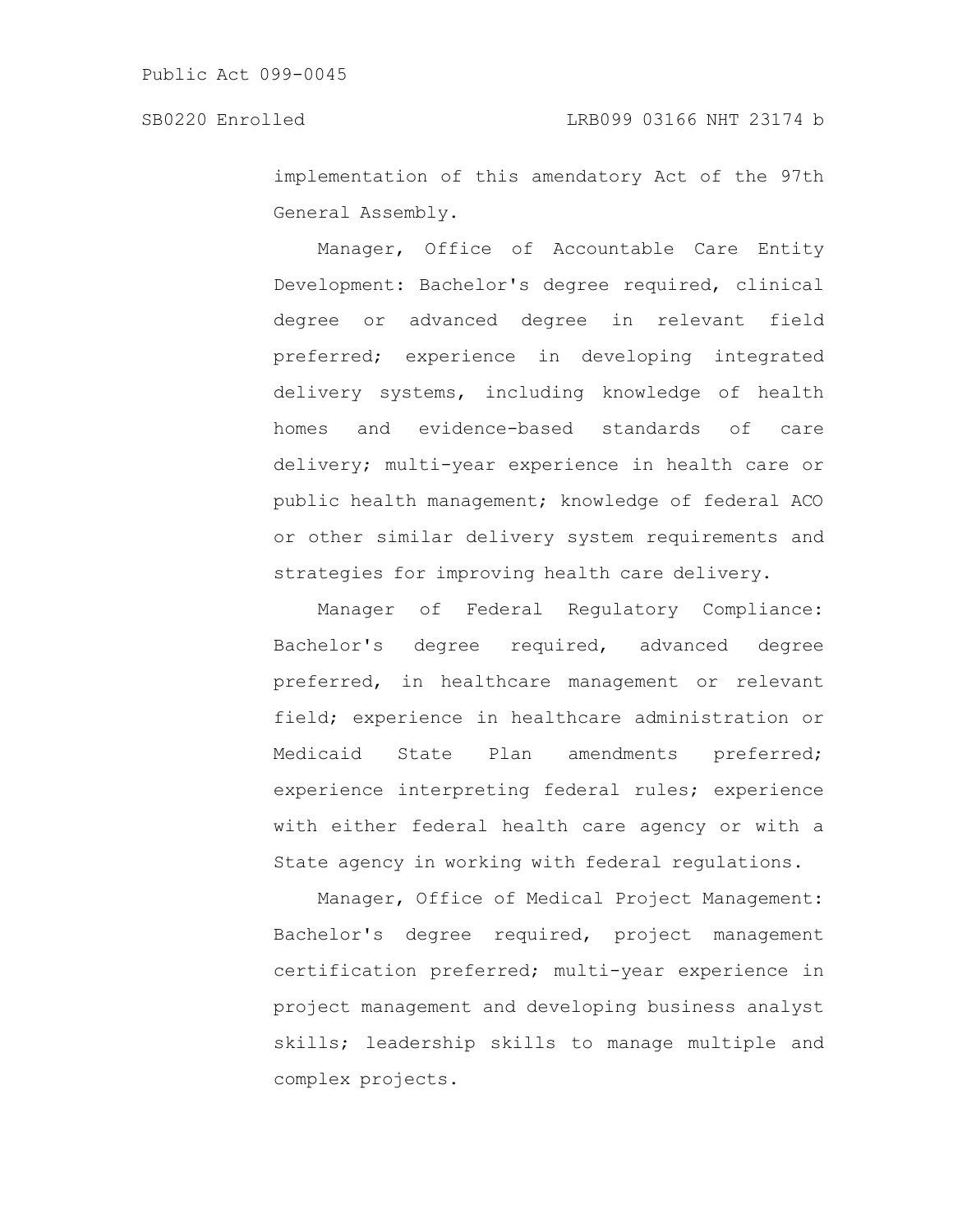Manager of Medicare/Medicaid Coordination: Bachelor's degree required, knowledge and experience with Medicare Advantage rules and regulations, knowledge of Medicaid laws and policies; experience with contract drafting preferred.

Chief, Bureau of Eligibility Integrity: Bachelor's degree required, advanced degree in public administration or business administration preferred; experience equivalent to 4 years of administration in a public or business organization required; experience with managing contract compliance required; knowledge of Medicaid eligibility laws and policy preferred; supervisory experience preferred. The General Assembly finds that this position is necessary for the timely and effective implementation of this amendatory Act of the 97th General Assembly.

(B) HEALTHCARE FINANCE.

Director of Care Coordination Rate and Finance: MBA, CPA, or Actuarial degree required; experience in managed care rate setting, including, but not limited to, baseline costs and growth trends; knowledge and experience with Medical Loss Ratio standards and measurements.

Director of Encounter Data Program: Bachelor's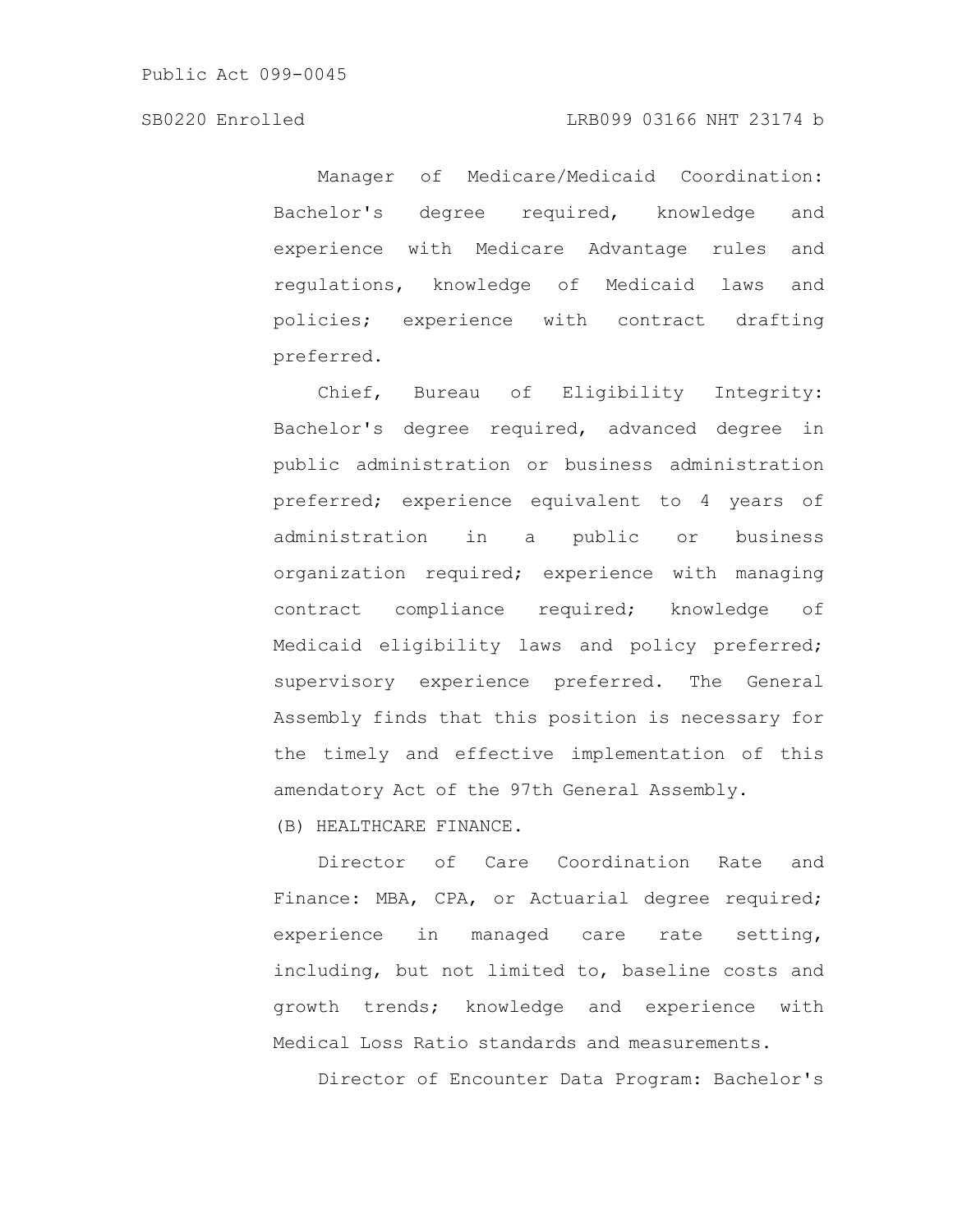degree required, advanced degree preferred, preferably in health care, business, or information systems; at least 2 years healthcare or other similar data reporting experience, including, but not limited to, data definitions, submission, and editing; background in HIPAA transactions relevant to encounter data submission; experience with large provider, health insurer, government agency, or research institution or other knowledge of healthcare claims systems.

Manager of Medical Finance, Division of Finance: Requires relevant advanced degree or certification in relevant field, such as Certified Public Accountant; coursework in business or public administration, accounting, finance, data analysis, or statistics preferred; experience in control systems and GAAP; financial management experience in a healthcare or government entity utilizing Medicaid funding.

(C) HEALTHCARE DATA ANALYTICS.

Data Quality Assurance Manager: Bachelor's degree required, advanced degree preferred, preferably in business, information systems, or epidemiology; at least 3 years of extensive healthcare data reporting experience with a large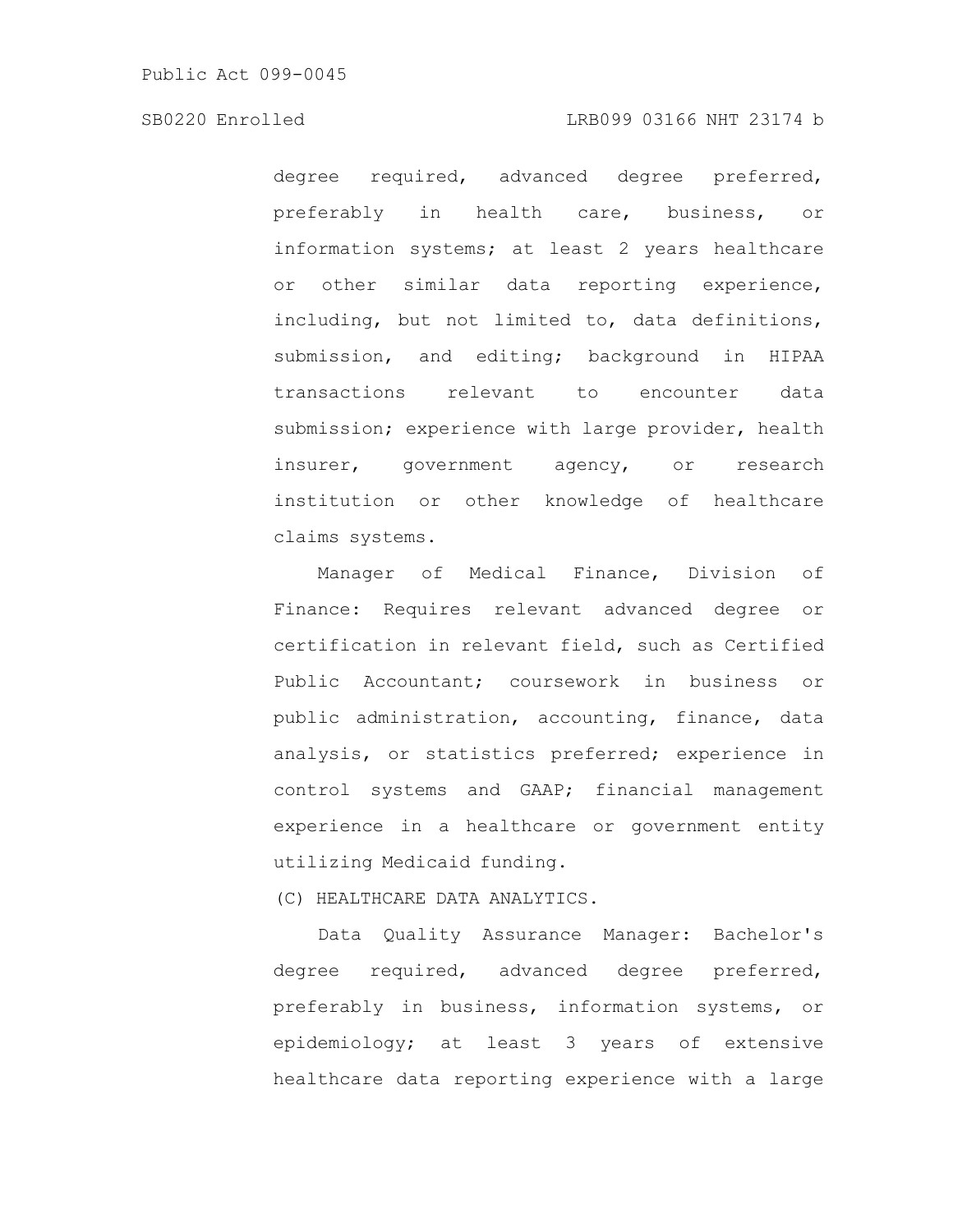provider, health insurer, government agency, or research institution; previous data quality assurance role or formal data quality assurance training.

Data Analytics Unit Manager: Bachelor's degree required, advanced degree preferred, in information systems, applied mathematics, or another field with a strong analytics component; extensive healthcare data reporting experience with a large provider, health insurer, government agency, or research institution; experience as a business analyst interfacing between business and information technology departments; in-depth knowledge of health insurance coding and evolving healthcare quality metrics; working knowledge of SQL and/or SAS.

Data Analytics Platform Manager: Bachelor's degree required, advanced degree preferred, preferably in business or information systems; extensive healthcare data reporting experience with a large provider, health insurer, government agency, or research institution; previous experience working on a health insurance data analytics platform; experience managing contracts and vendors preferred.

(D) HEALTHCARE INFORMATION TECHNOLOGY.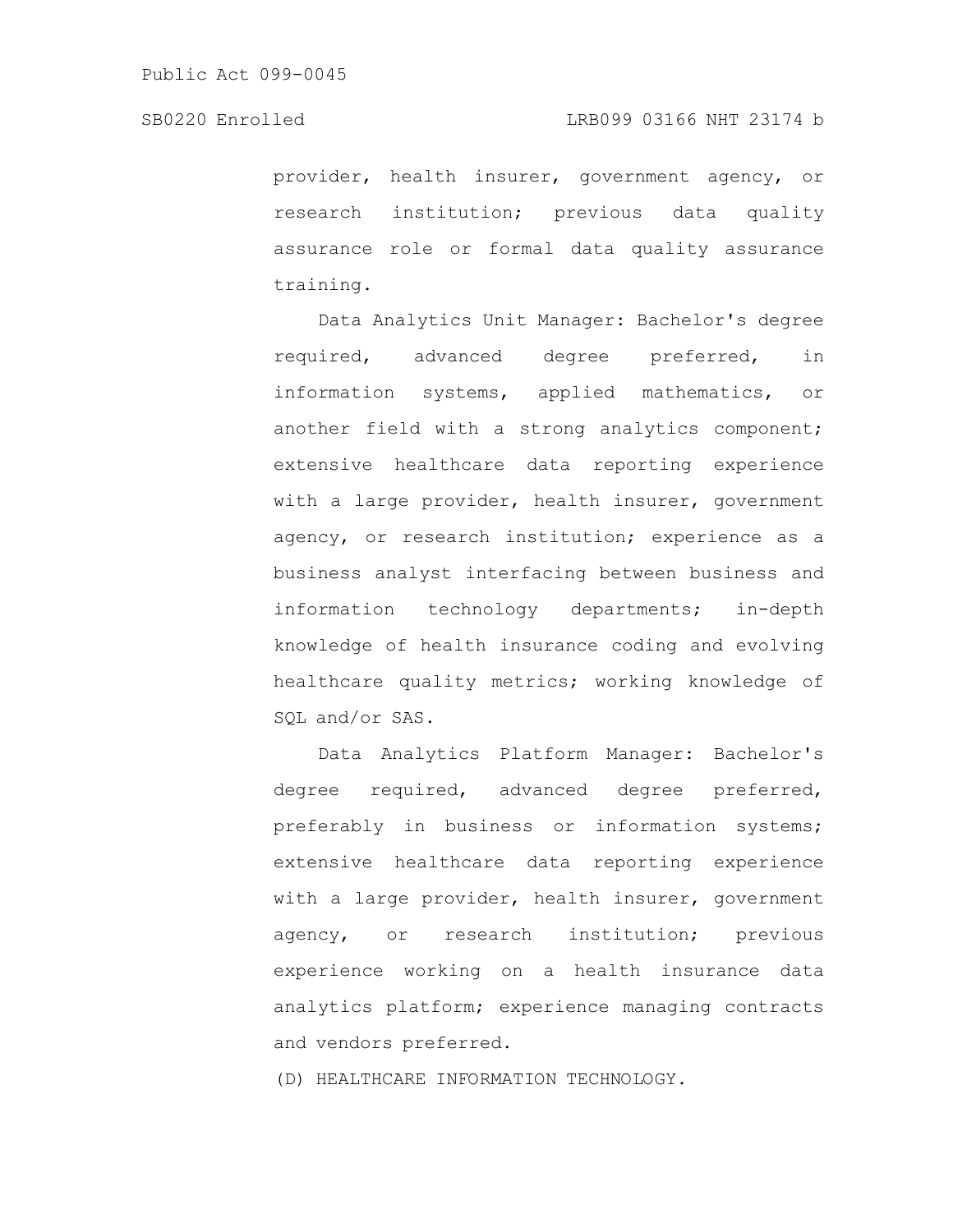Manager of MMIS Claims Unit: Bachelor's degree required, with preferred coursework in business, public administration, information systems; experience equivalent to 4 years of administration in a public or business organization; working knowledge with design and implementation of technical solutions to medical claims payment systems; extensive technical writing experience, including, but not limited to, the development of RFPs, APDs, feasibility studies, and related documents; thorough knowledge of IT system design, commercial off the shelf software packages and hardware components.

Assistant Bureau Chief, Office of Information Systems: Bachelor's degree required, with preferred coursework in business, public administration, information systems; experience equivalent to 5 years of administration in a public or private business organization; extensive technical writing experience, including, but not limited to, the development of RFPs, APDs, feasibility studies and related documents; extensive healthcare technology experience with a large provider, health insurer, government agency, or research institution; experience as a business analyst interfacing between business and